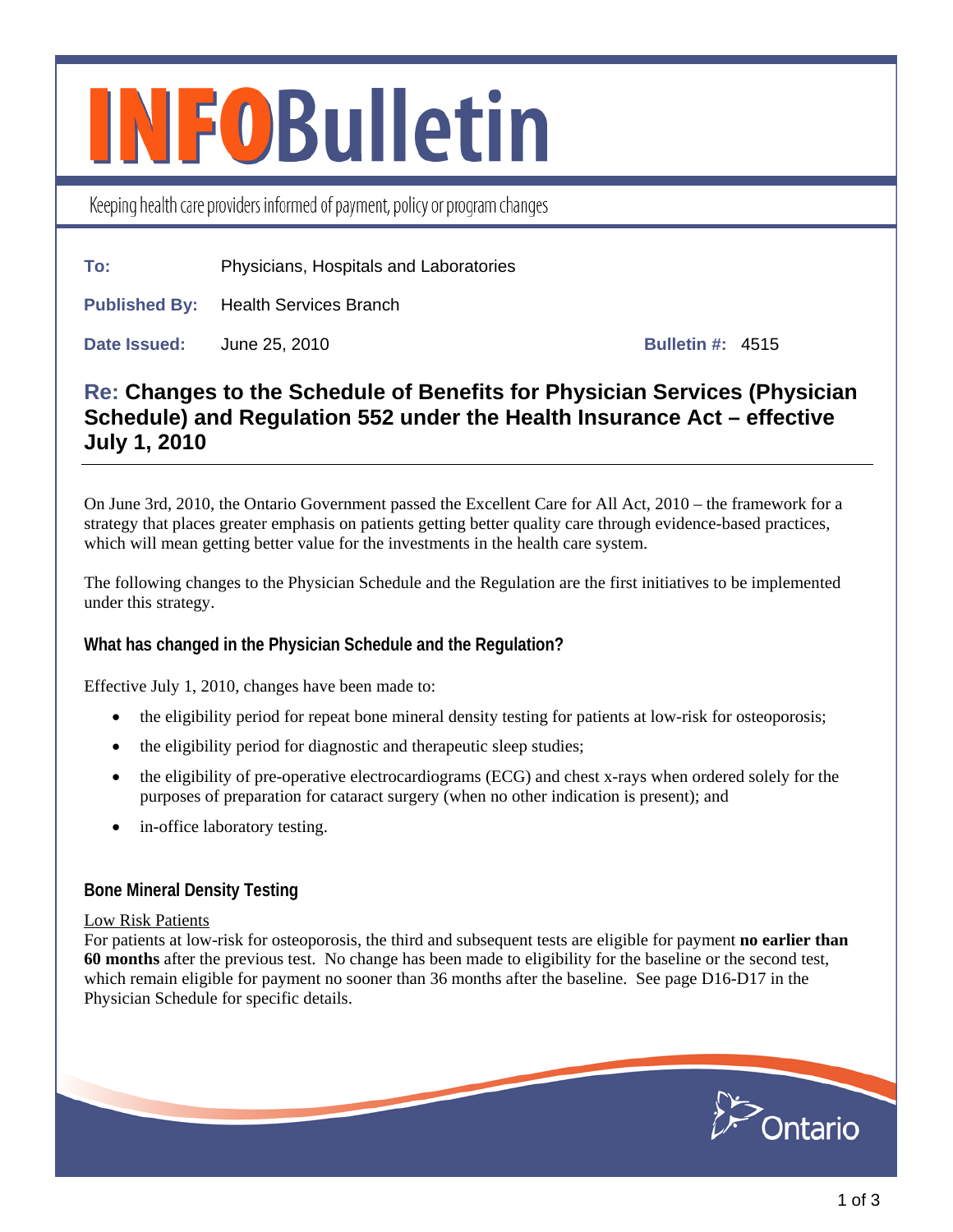This change is based on recommendations from the Ontario Heath Technology Advisory Committee (OHTAC) and consultations with stakeholders.

#### High Risk Patients

**Note: No change** has been made to payment eligibility for testing patients at high-risk for osteoporosis.

#### Interactive Voice Response (IVR) System

The IVR System will be updated in the fall to accommodate these changes and physicians will be notified once these changes have been implemented.

An on-line chart associated with this INFOBulletin outlines changes to the fee codes (link at end of bulletin).

#### **Diagnostic and Therapeutic Sleep Studies**

The following payment eligibility changes have been implemented for sleep studies:

- one per patient per facility per 12-month period for insured diagnostic studies; and
- one per patient per 24-month period for insured therapeutic studies.

Previously, two overnight studies in a 12-month period (either diagnostic or therapeutic) were eligible for payment per patient.

Note: the **new limits do not apply to patients in respiratory failure in a specialized facility or to children who are receiving services in a specialized facility** as defined in the Physician Schedule. Physicians who feel their patients require services in excess of these maximums may apply for independent consideration as they currently can.

These changes were developed in conjunction with the Ontario Medical Association and are consistent with current sleep medicine guidelines prepared by the College of Physicians and Surgeons of Ontario.

#### IVR System

The IVR System will be updated in the fall to enable physicians to find out when an individual obtained the last sleep study. Physicians will be notified when this service becomes active.

Pages J80-J85 of the Physician Schedule have been updated to reflect these amendments and the on-line chart illustrates the changes to the fee codes (line at end of bulletin).

#### **Pre-operative ECGs and chest x-rays prior to cataract surgery**

Various studies have shown that patients without any indications do not benefit from pre-operative ECGs and chest x-rays prior to cataract surgery. These tests should not be routinely requested as part of preparation for the surgery.

Therefore pre-operative ECGs or chest x-rays are not eligible for payment when ordered solely in preparation for cataract surgery.

If a physician feels that these services are required in preparation for cataract surgery and for the sole reason that the patient is having cataract surgery, a request for prior approval must be submitted to the ministry outlining the medical necessity or rationale for the test.